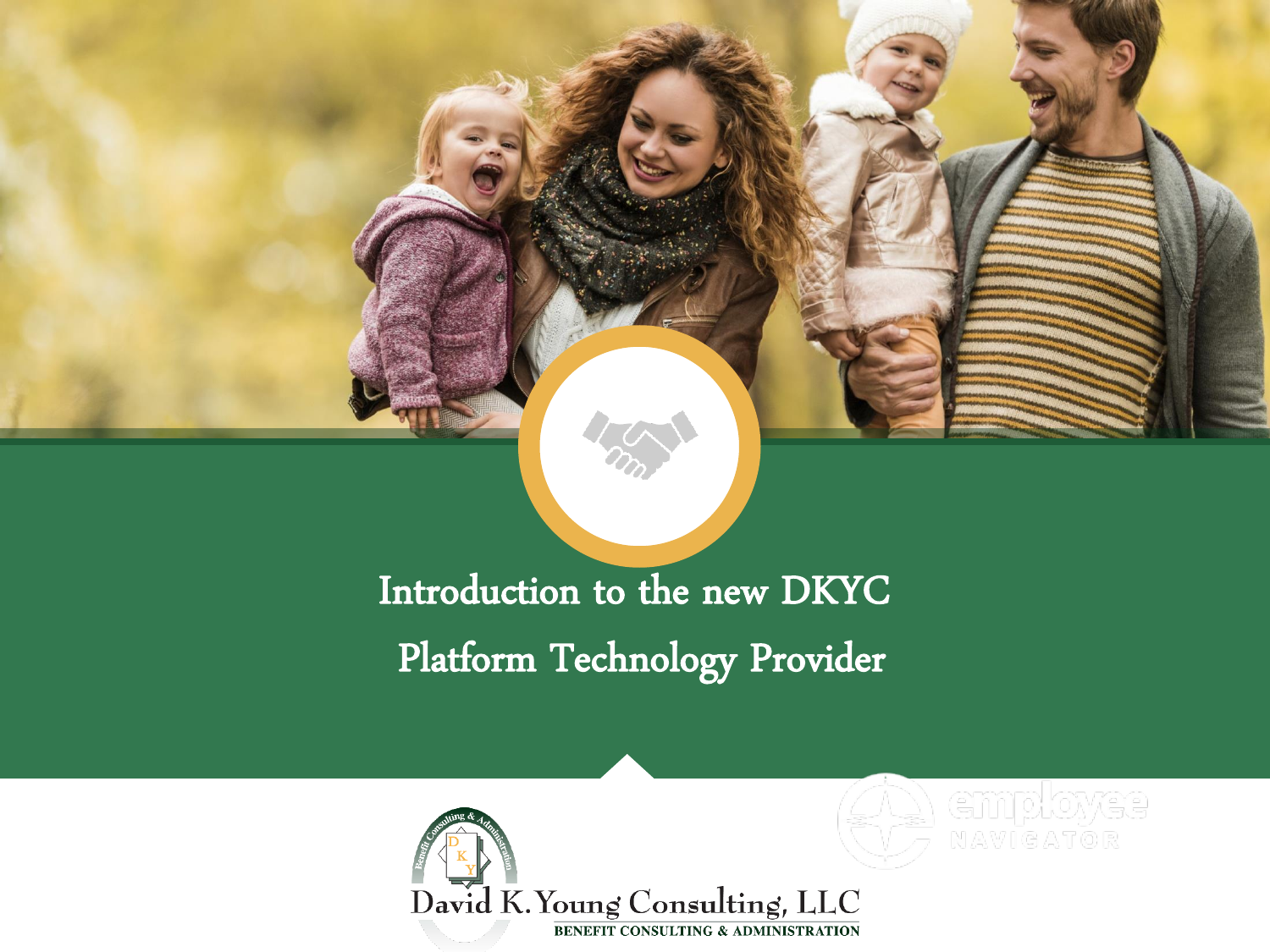### A Proven Track Record

- **2+ million employees on platform**
- **\$6+ billion in active insurance premium**
- **15,000+ employers**
- **Average employer size of 25-500**
	- Range in size from 2-40,000 across all industries in all 50 states

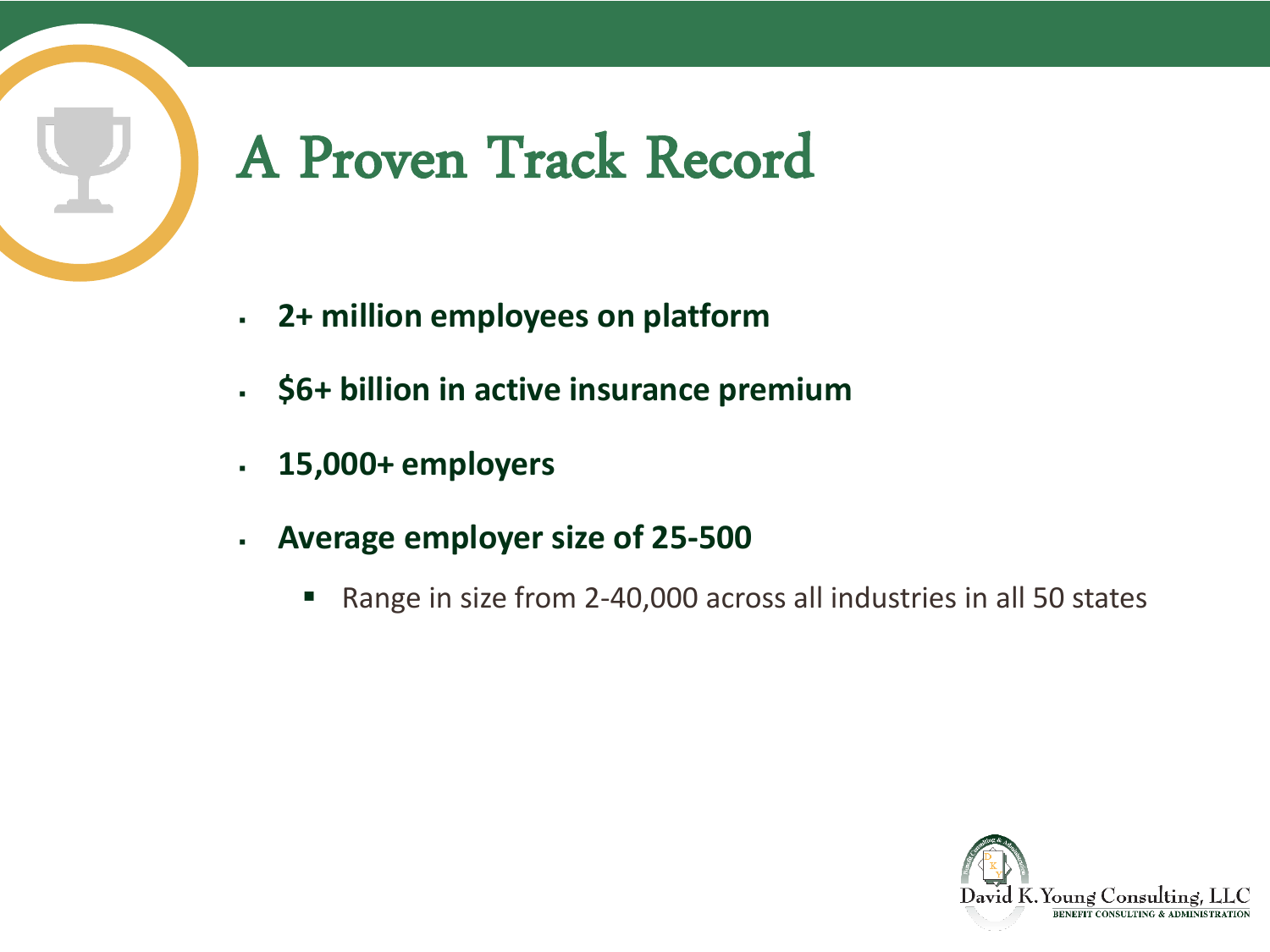#### Centralized Technology & Local Support

- ► **David K. Young Consulting, LLC. along with our platform technology provider combine best in class benefits & HR technology with our superior local support.**
- ► **Other vendors (ADP, Paychex, Zenefits, etc) centralize support forcing HR to deal with 800 numbers and call centers**
- ► **Centralized HR support looks like this**
- ► **ADP: http://www.consumeraffairs.com/business/adp.html**
- ► **Zenefits: http://www.buzzfeed.com/williamalden/zenefits-hrrocket-ship-but-some-customers-left-behind**
- ► **Paychex: http://paychex.pissedconsumer.com/**

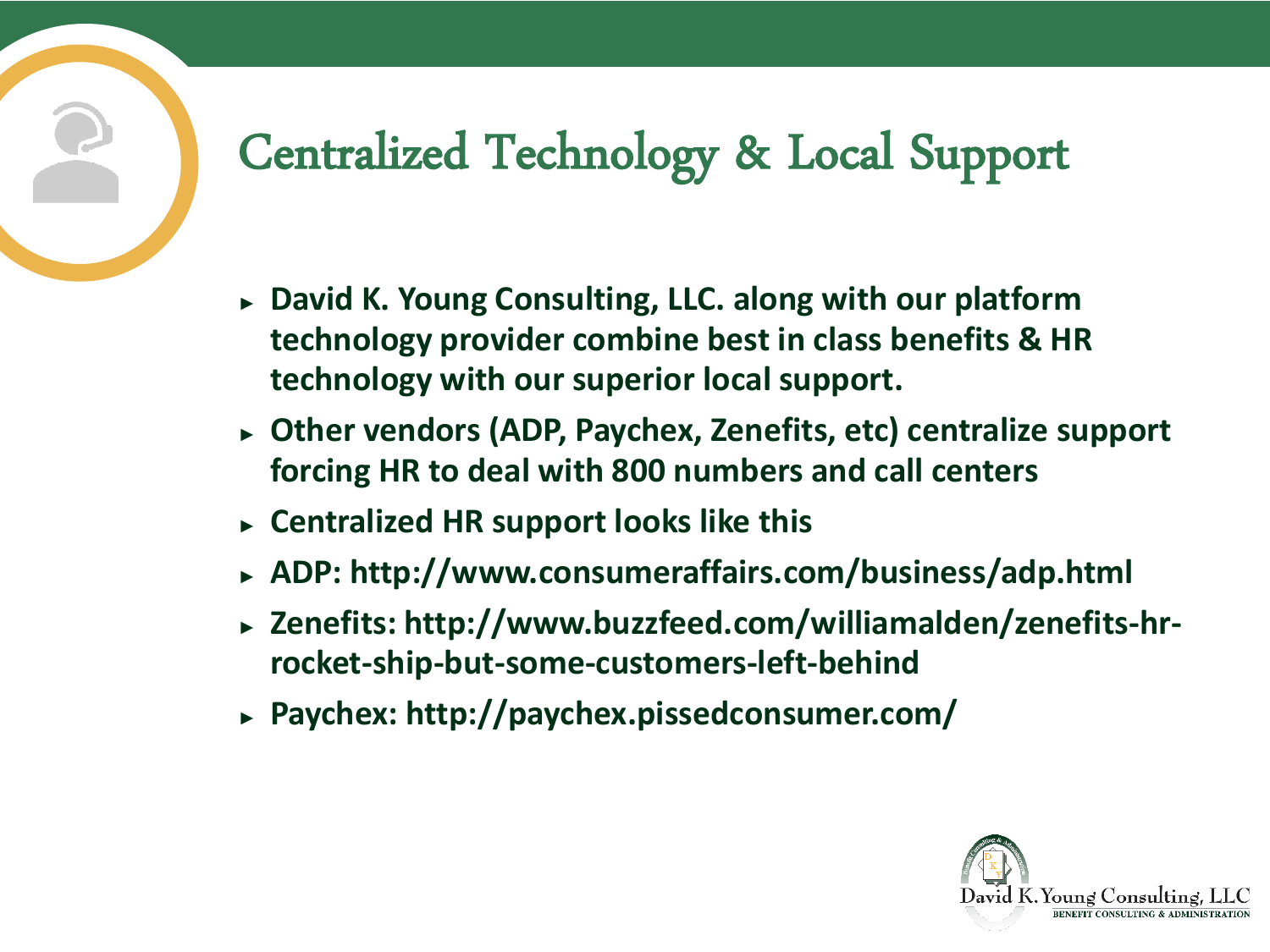### Benefits Administration

- ► **Easy to use online enrollment for open enrollment and new hires**
- ► **Life event engine for qualifying events**
- ► **Optional integrations with COBRA and FSA, HRA, and HSA partners**
- ► **Employees can access all info 24/7 365**

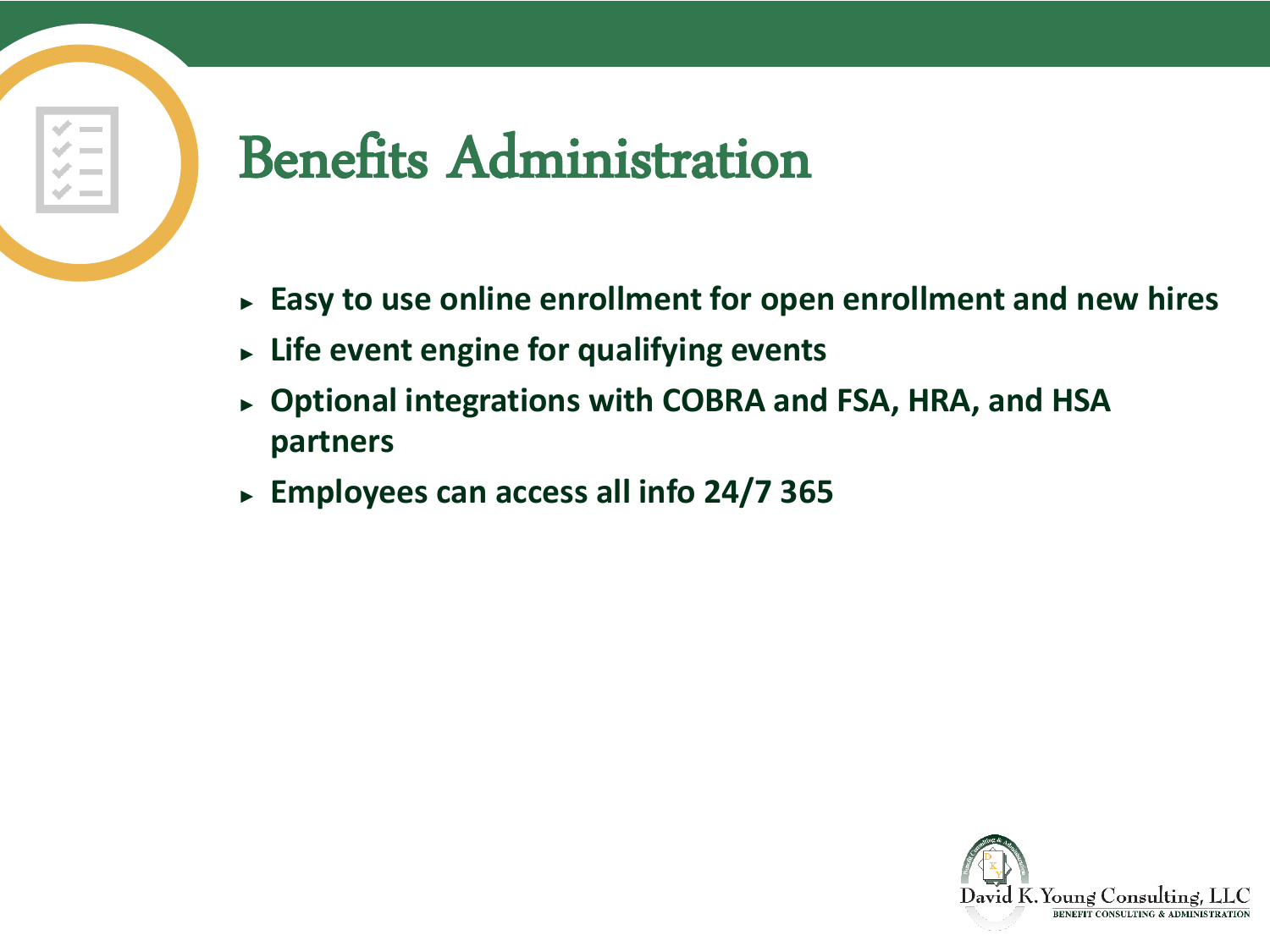## New Hire Onboarding

- ► **Custom new hire workflows to automate onboarding**
- ► **Collect addresses, EEOC, emergency contacts, I-9s, W-4s and more**
- ► **Track employees progress and send reminders**
- ► **Self-service portal makes onboarding a breeze for new hires**

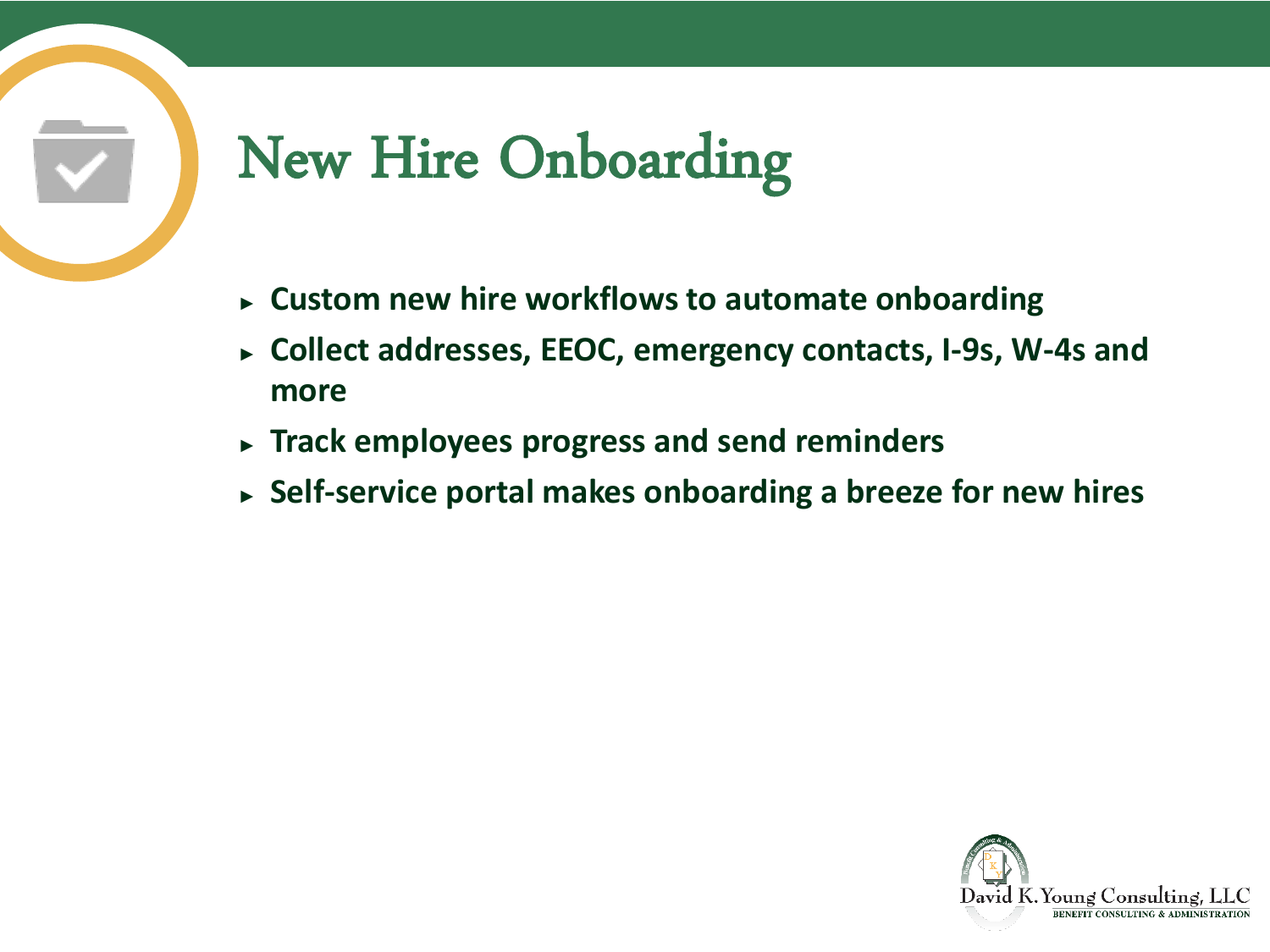## Time-off Tracking

- ► **Administer your time-off packages and policies without spreadsheets**
- ► **Employees request time off in a few clicks**
- ► **HR or managers approve requests from their email**
- ► **View company holiday calendars and much more**

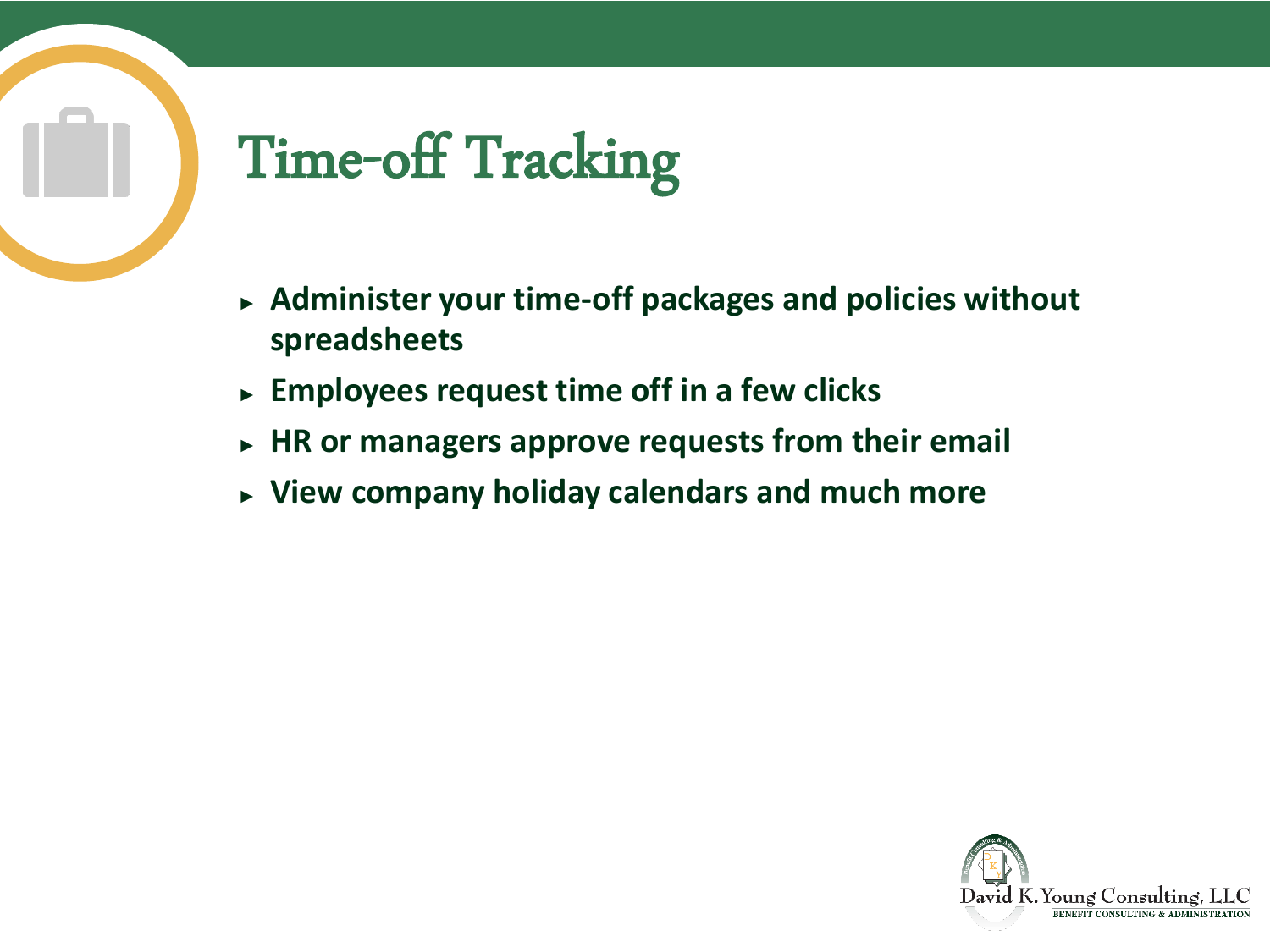### HRIS Database

- ► **Modernize how your team stores, organizes and updates employee info**
- ► **Allow employees to make updates on their own (***ex* **emergency contacts)**
- ► **Enjoy accurate employee data and a powerful HR reporting engine**
- ► **Keep private notes on employees**

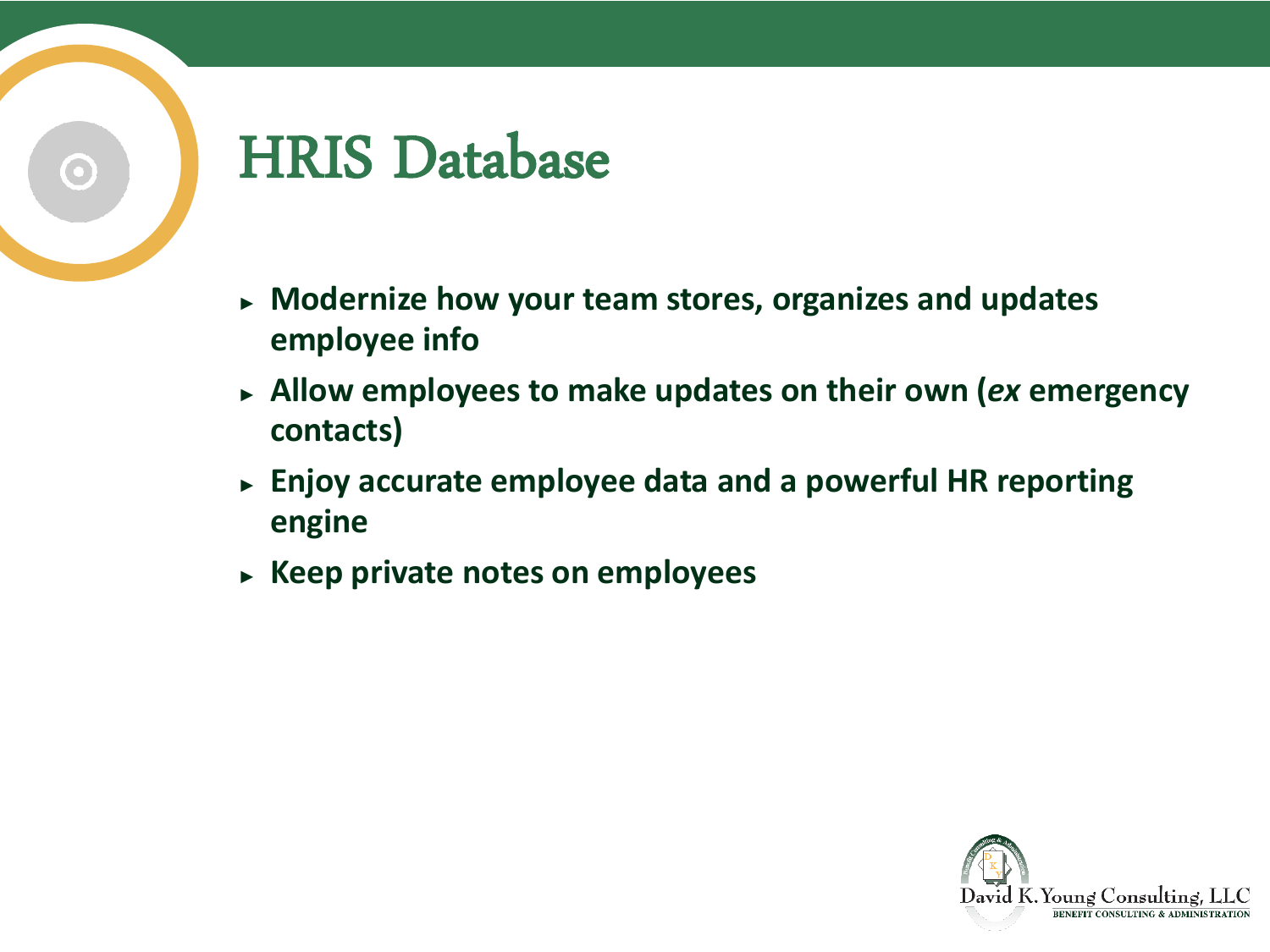# Asset Tracking

- ► **Track & manage company assets**
- ► **Assign company assets (cell phones, laptops, keys) to employees**
- ► **Collect assets from terminated employees, retire broker or lost assets**
- ► **Track assets details like cost, serial numbers, model numbers, etc.**

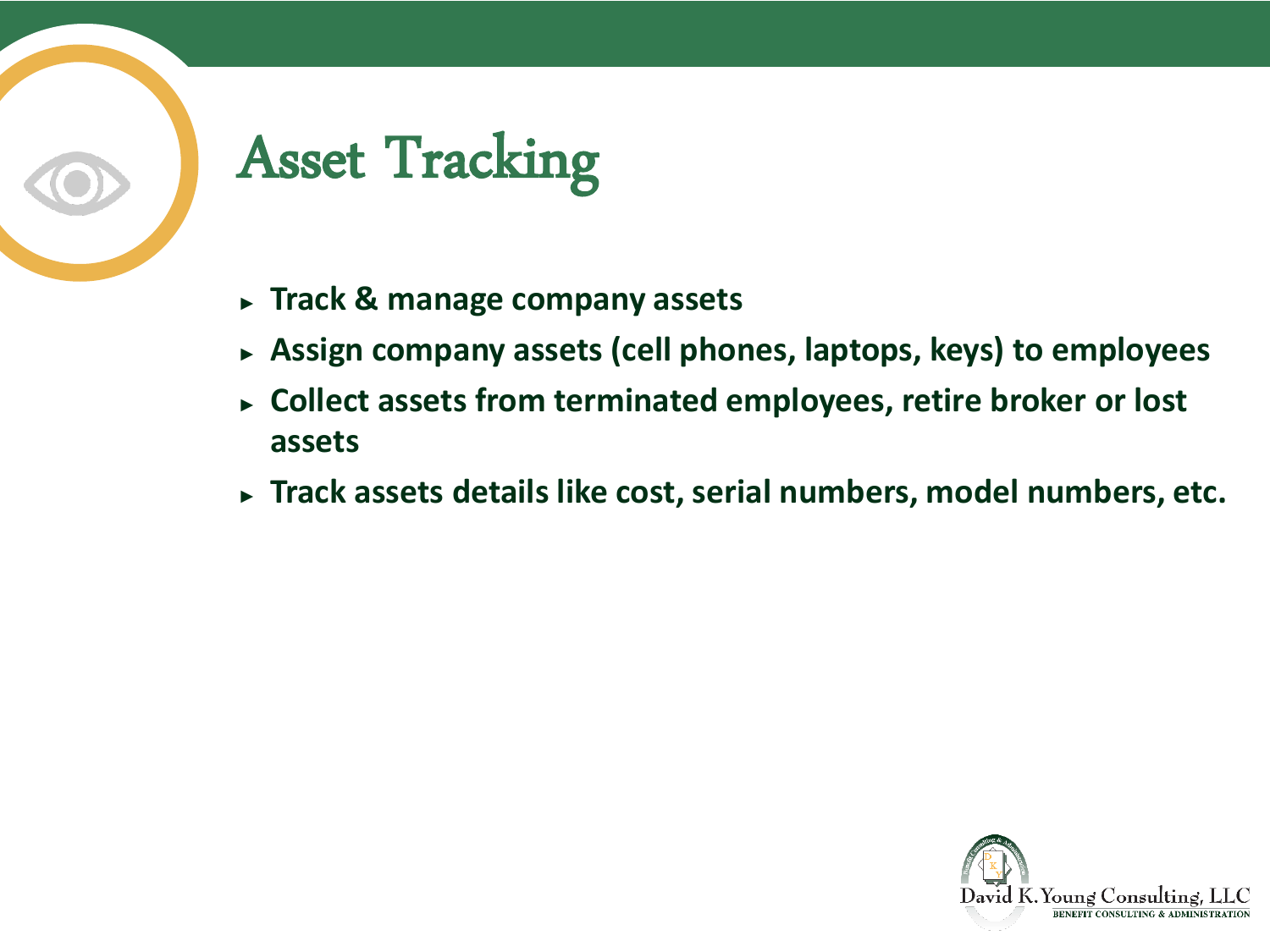# ACA Tracking & Reporting

- ► **Ongoing eligibility tracking**
- ► **ALE calculations**
- ► **9.5% penalty testing**
- ► **Full 1094-C and 1095-C reporting capabilities**
- ► **Over 800,000 1095c forms completed successfully in 2015**